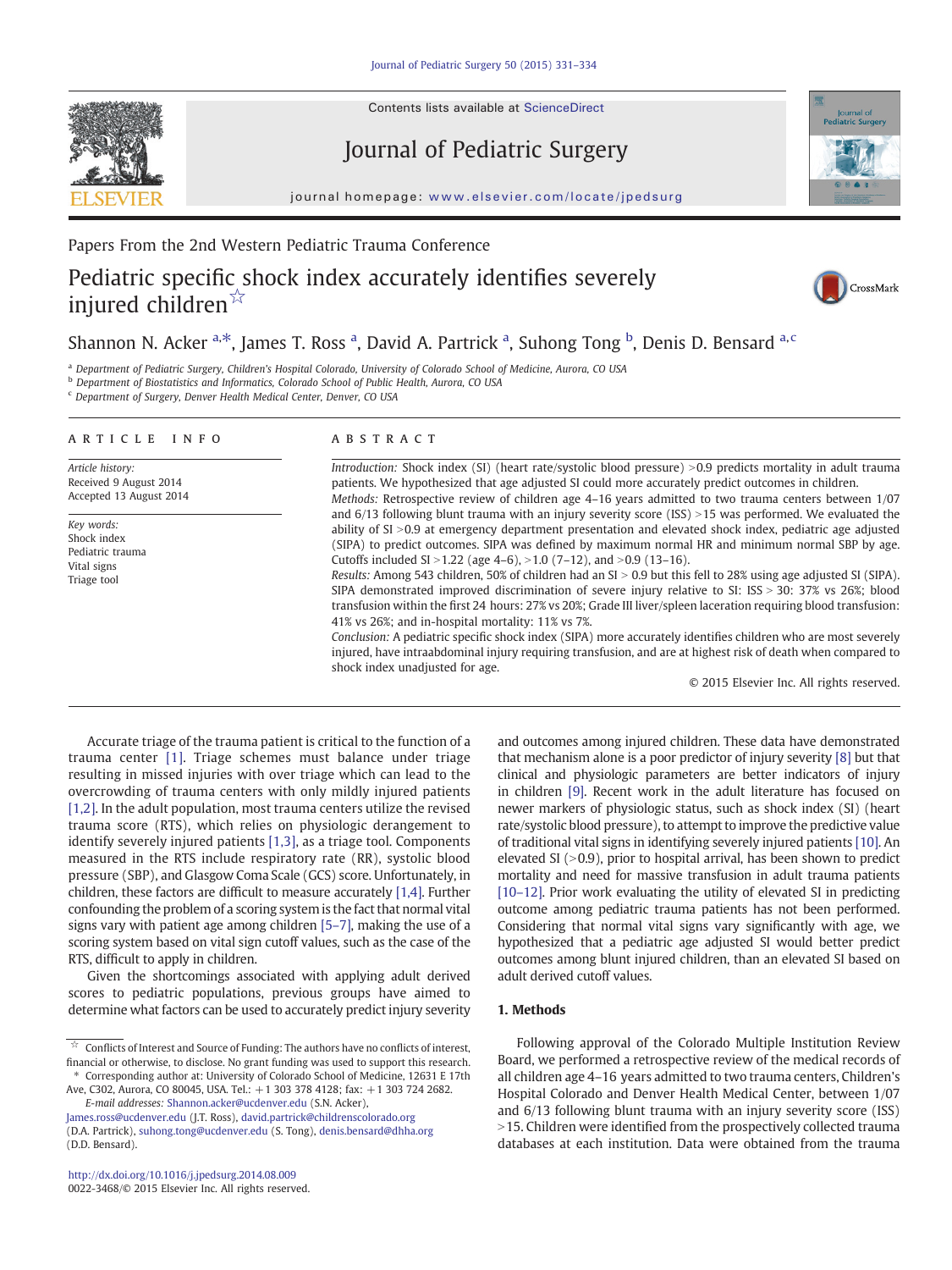| $\mathbf{1}$ where $\mathbf{1}$ |                                                          |  |  |  |  |
|---------------------------------|----------------------------------------------------------|--|--|--|--|
|                                 | Normal pediatric vital sign ranges based on patient age. |  |  |  |  |

| Age                                        | Heart rate                        | Systolic<br>blood<br>pressure            | Diastolic<br>blood<br>pressure  | Respiratory<br>rate                 | Maximum<br>normal<br><b>SIPA</b> |
|--------------------------------------------|-----------------------------------|------------------------------------------|---------------------------------|-------------------------------------|----------------------------------|
| $4-6$ years<br>$6-12$ years<br>$>12$ years | 65-110<br>$60 - 100$<br>$55 - 90$ | $90 - 110$<br>$100 - 120$<br>$100 - 135$ | $60 - 75$<br>$60 - 75$<br>65-85 | $20 - 25$<br>$14 - 22$<br>$12 - 20$ | 1.222222222<br>0.9               |

SIPA—shock index, pediatric age adjusted; equal to maximum normal heart rate/minimum normal SBP.

database; missing data were obtained from retrospective review of the electronic medical record. Outcomes evaluated were divided into early and late outcomes and markers of severe injury. Early outcomes included AIS head, ISS, and need for blood transfusion in the first 24 hours. Late outcomes included ICU and hospital length of stay (LOS), days of mechanical ventilation, discharge to a rehabilitation facility, severe anemia (defined by hemoglobin 8.0 g/dL) [\[13\],](#page-3-0) thrombocytopenia (defined by platelet count  $\langle 100,000/L \rangle$  [\[14\],](#page-3-0) ventilator associated pneumonia, urinary tract infection, surgical site infection, and bacteremia. Markers of severe injury included  $ISS > 24$ , the presence of a grade 3 or higher liver or spleen laceration requiring blood transfusion, and in-hospital mortality.

We used three different approaches to determine the ability of elevated SI to predict early and late outcomes among blunt injured children. We first used an SI cutoff of  $>0.9$ , which has been demonstrated to predict outcomes in adult trauma patients [\[15\]](#page-3-0), to determine its ability to predict outcomes among all children, with no adjustments made for age. We then performed receiver operating characteristic (ROC) analysis for each outcome to determine the best cutoff value for the population as a whole, again with no adjustment for age. Finally, we determined the maximum normal shock index for each age group, defined here as shock index, age adjusted (SIPA), by dividing the maximum normal heart rate by the minimum normal systolic blood pressure. Normal vital signs used for these calculations were based on published normal ranges compiled from two pediatric textbooks and the United States Department of Health and Human Services Pediatric Basic and Advanced Life Support guidelines [\[5](#page-3-0)–7] and are shown in Table 1. Elevated SIPA on presentation was defined as SI greater than the maximum age adjusted SI. Cutoffs included  $SI > 1.22$  (age 4–6),  $> 1.0$  (7–12), and  $> 0.9$  (13–16). We then evaluated the ability of elevated SIPA to predict each of the given outcomes.

#### 1.1. Statistical analysis

Patient demographics and clinical characteristics were summarized using descriptive statistics. Comparisons between age groups were performed with chi-squared analysis. Multiple logistic regression was performed to model the relationship between binary outcomes and shock index after adjusting for other covariates. ROC analysis was used to identify the best cut-off for each outcome. Generalized linear models were performed for continuous outcomes.

### 2. Results

We identified 543 children who met inclusion criteria; no children were excluded from analysis. Demographic characteristics are documented in Table 2. Also contained in Table 2 is the rate of all outcomes evaluated, with comparisons made between age groups. Of all factors measured, only weight, SI on presentation, and hospital LOS varied with age. SI decreased with increasing age from an average of 1.06 among those aged 4–6 to 0.83 among children 13–16  $(p < 0.0001)$ . Hospital length of stay was slightly longer in the older children (median 4 days among all ages; IQR 2-7 age 4–12, 2-11 days age 13–16).

Elevated SI  $> 0.9$  was present in 266 of 543 children (49.0%) and was associated with a variety of adverse outcomes among blunt injured children [\(Table 3](#page-2-0)).  $SI > 0.9$  was associated with higher ISS, need for blood transfusion in the first 24 hours, longer ICU and hospital LOS, longer need for mechanical ventilation, severe injury (ISS  $>$  24), grade 3 or higher liver or spleen laceration requiring blood transfusion, and in-hospital mortality.  $SI > 0.9$  was not associated with discharge to a rehabilitation facility. Analysis was then repeated using elevated SIPA as a cutoff value. Elevated SIPA was present in only 27.6% of children ( $n = 150$ ) on admission and was also associated with all of the adverse outcomes identified by  $SI > 0.9$ including higher ISS, need for blood transfusion in the first 24 hours,

#### Table 2

Demographic characteristics and outcomes of injured children by age group.

|                                                                               | Age 4-6,<br>$n = 128$ | Age 7-12,<br>$n = 237$ | Age 13-16,<br>$n = 194$ | p Value  |
|-------------------------------------------------------------------------------|-----------------------|------------------------|-------------------------|----------|
| Male, $n$ $(\%)$                                                              | 81 (63.3%)            | 150 (63.3%)            | 131 (67.5%)             | 0.61     |
| Weight (kg), mean (SEM)                                                       | 20.3(0.4)             | 39.16 (0.9)            | 60.8(1.2)               | < 0.0001 |
| ISS, mean (SEM)                                                               | 23.3(0.9)             | 23.4(0.6)              | 24.3(0.7)               | 0.58     |
| Highest AIS head, median (IQR)                                                | $4(4-5)$              | $4(4-5)$               | $4(4-5)$                | 0.61     |
| SI, mean (SEM)                                                                | 1.06(0.03)            | 0.92(0.02)             | 0.83(0.02)              | < 0.0001 |
| GCS, median (IQR)                                                             | $15(7-15)$            | $15(6-15)$             | $15(6-15)$              | 0.85     |
| Blood transfusion in first 24 hours, $n$ (%)                                  | 23 (18.0%)            | 27 (11.4%)             | 27 (13.9%)              | 0.22     |
| ICU LOS (days), median (IQR)                                                  | $2(1-5)$              | $2(1-5)$               | $2(1-6)$                | 0.26     |
| Hospital LOS (days), median (IQR)                                             | $4(2-7)$              | $4(2-7)$               | $4(2-11)$               | < 0.01   |
| Days of mechanical ventilation, median (IQR)                                  | $2.5(1-6.75)$         | $2(1-9)$               | $2(1-8)$                | 0.35     |
| Discharge to rehabilitation, $n$ (%) <sup>a</sup>                             | 19 (15.6%)            | 46 (20.4%)             | 41 (22.0%)              | 0.37     |
| Severe anemia, $n$ (%) <sup>b</sup>                                           | 23 (21.7%)            | 38 (18.4%)             | 45 (24.9%)              | 0.3      |
| Thrombocytopenia, $n$ (%) <sup>b</sup>                                        | 11 (10.7%)            | 18 (9.0%)              | 18 (10.1%)              | 0.89     |
| Ventilator associated pneumonia, $n$ (%)                                      | 10 (7.8%)             | 15 (6.3%)              | 15 (7.7%)               | 0.81     |
| Urinary tract infection, $n$ (%)                                              | 3(2.3%)               | 5(2.1%)                | 9(4.6%)                 | 0.27     |
| Surgical site infection, $n$ (%)                                              | 3(2.3%)               | $1(0.4\%)$             | 6(3.1%)                 | 0.1      |
| Bacteremia, n (%)                                                             | $1(0.8\%)$            | $1(0.4\%)$             | 1(0.5%)                 | 0.9      |
| $ISS > 24, n (\%)$                                                            | 43 (33.6%)            | 90 (38.0%)             | 81 (41.8%)              | 0.33     |
| Grade III liver/spleen laceration requiring transfusion, $n$ (%) <sup>c</sup> | 3(20%)                | 6(15%)                 | 5(16.7%)                | 0.91     |
| In-hospital mortality, $n$ (%)                                                | 6(4.7%)               | 11 (4.6%)              | 8(4.1%)                 | 0.96     |
|                                                                               |                       |                        |                         |          |

SEM—standard error of the mean, ISS—injury severity score, AIS—abbreviated injury score, IQR—interquartile range, GCS—Glasgow Coma Score, LOS—length of stay. Discharge to rehab based on patients surviving to hospital discharge.

**b** Calculated based on available data.

 $c$  Calculated based on number of patients with Grade III liver/spleen laceration.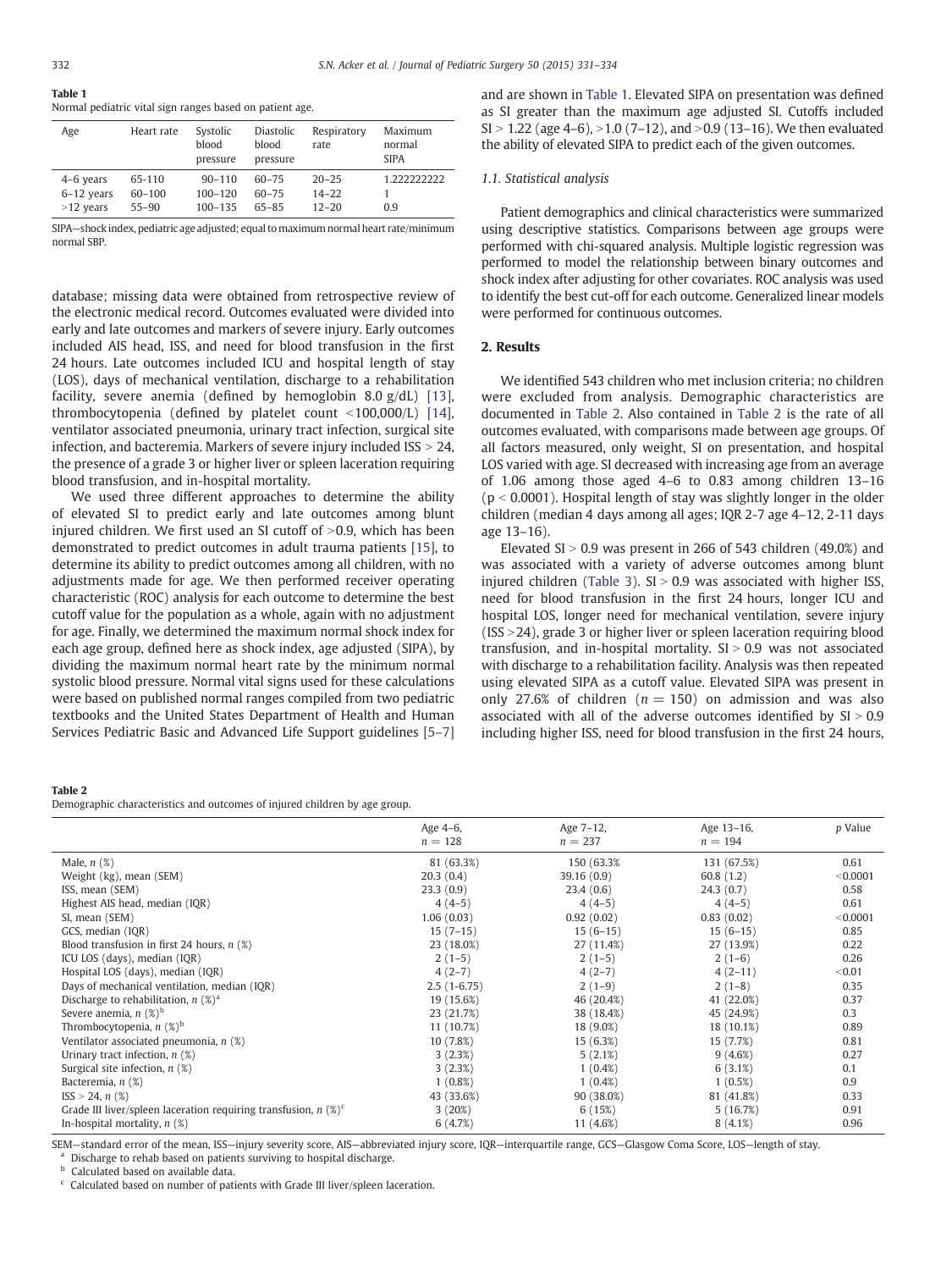<span id="page-2-0"></span>Table 3

Ability of elevated shock index and shock index, pediatric age adjusted (SIPA) to predict outcomes in blunt injured children.

|                                                                    | SI < 0.9<br>$(n = 277)$ | SI > 0.9<br>$(n = 266)$ | D        | Normal SIPA<br>$(N = 393)$ | Elevated SIPA<br>$(N = 150)$ |          |
|--------------------------------------------------------------------|-------------------------|-------------------------|----------|----------------------------|------------------------------|----------|
| AIS head, mean (SEM)                                               | 4.04(0.06)              | 4.07(0.07)              | 0.73     | 4.04(0.05)                 | 4.07(0.1)                    | 0.85     |
| ISS, mean (SEM)                                                    | 20.4(0.34)              | 25.6(0.72)              | < 0.0001 | 21.9(0.36)                 | 28.9(1.12)                   | < 0.0001 |
| ICU LOS, median (IQR)                                              | $1(0-2)$                | $2(0-4)$                | < 0.0001 | $1(0-3)$                   | $2(1-6)$                     | < 0.0001 |
| Hospital LOS, median (IQR)                                         | $3(2-6)$                | $4(2-9.25)$             | 0.001    | $4(2-6)$                   | $6(3-12.25)$                 | 0.0035   |
| Ventilator days, median (IQR)                                      | $0(0-1)$                | $0(0-2)$                | < 0.0001 | $0(0-1)$                   | $1(0-4)$                     | < 0.0001 |
| Blood transfusion in first 24 hours, $n$ (%)                       | 22 (7.9%)               | 53 (19.9%)              | < 0.0001 | 34 (8.7%)                  | 41 (27.3%)                   | < 0.0001 |
| Discharge to rehab, $n$ (%)                                        | 49 (17.7%)              | 55 (20.7%)              | 0.23     | 62 (16.0%)                 | 42 (31.6%)                   | < 0.001  |
| ISS > 24                                                           | 93 (33.6%)              | 117 (44.0%)             | 0.01     | 129 (32.8%)                | 81 (54.0%)                   | < 0.0001 |
| Grade 3 or higher liver or spleen laceration requiring transfusion | 3 of 39 (7.7%)          | 12 of 46 (26.1%)        | 0.04     | 4 of 58 (6.9%)             | 11 of 27 (40.7%)             | < 0.001  |
| In-hospital mortality, $n$ (%)                                     | 4(1.4%)                 | 20 (7.5%)               | < 0.001  | 7(1.8%)                    | 17 (11.3%)                   | < 0.0001 |

Normal SIPA based on age adjusted vitals; elevated SIPA defined as SI >1.22 (age 406), >1.0 (age 7-12), and >0.9 (age 13-16). SIPA-shock index, pediatric age adjusted, SI-shock index, ISS—injury severity score, LOS—length of stay, IQR—interquartile range.

longer ICU and hospital LOS, longer need for mechanical ventilation, severe injury (ISS  $> 24$ ), grade 3 or higher liver or spleen laceration requiring blood transfusion, and in-hospital mortality, as well as discharge to a rehabilitation facility (Table 3). The ability of  $SI > 0.9$ and elevated SIPA to detect outcomes is presented in Fig. 1.

ROC analysis revealed that the optimal SI cutoff to predict each outcome among the entire cohort of children was highly variable (Table 4). Optimal cutoff ranged from 1.05 to 5.23 depending on outcome evaluated.

Ability of  $SI > 0.9$  and elevated SIPA to identify severely injured children was compared. Among all children,  $50\%$  had an SI  $> 0.9$  but this fell to 28% using age adjusted SI (SIPA). SIPA demonstrated improved discrimination of severe injury relative to SI: 54% of patients with elevated SIPA had  $ISS > 24$  compared to 34% of those with  $SI > 0.9$ . Similarly, 27% of patients with elevated SIPA required blood transfusion within the first 24 hours compared to 20% of those with  $SI > 0.9$ . 27% of those with a grade III liver/spleen laceration and an elevated SIPA required a transfusion compared to 20% among those with elevated SI. In-hospital mortality was 11% among those with elevated SIPA but only 7% among those with elevated SI.

[Table 5](#page-3-0) demonstrates the percentage of children with each SI cutoff value, based on patient age. Approximately one fourth to one third of patients have an elevated SIPA (22.0% of those age 4–6, 25.1% of those age 7–12, and 32.0% of those age 13–16). [Table 5](#page-3-0)



Fig. 1. Percentage of children with either an  $SI > 0.9$  (shown in black) or an elevated SIPA (shock index, pediatric age adjusted) (shown in gray), with each of five outcomes measured. These data demonstrate that for each outcome, the pediatric age adjusted score, SIPA, detects a higher percentage of patients with a given complication, suggesting that the SIPA has better discriminate ability to identify severely injured children than does the SI cutoff of  $>0.9$  that has been used in adults. SI-shock index.

demonstrates that using a single SI cutoff identifies a variable percentage of patients, depending on patient age. For example, 70.9% of children age 4–6 have an  $SI > 0.9$  while only 32.0% of those age  $13-16$  have an  $SI > 0.9$ .

#### 3. Discussion

Table 4

We have demonstrated that as in adult patients, the shock index is able to accurately identify severely injured children. However, by adding an adjustment for patient age, the discriminate ability of this tool is increased substantially. The shock index, pediatric age adjusted (SIPA) is able to accurately identify those children who are most severely injured following blunt trauma. Elevated SIPA is associated with higher injury severity, need for blood transfusion in the first 24 hours, longer ICU and hospital LOS, higher number of ventilator days, and discharge to a rehabilitation facility. Additionally, elevated SIPA can be used as an accurate identifier of severe injury as it is associated with ISS  $> 24$ , a grade 3 or higher liver or spleen laceration requiring blood transfusion as well as in-hospital mortality. At a time when accurate trauma center triage, with a careful balance of under and over triage, is critical, SIPA provided better discriminate ability to identify severely injured children than did an  $SI$  of  $>0.9$ . Elevated SIPA identifies approximately 25% of the most severely injured children, regardless of age, while an  $SI > 0.9$  identifies anywhere from 32% to 71% of injured children, depending on age.

When comparing  $SI > 0.9$  and elevated SIPA, both factors appear to accurately identify the most severely injured children, making the pediatric age adjustment seem unnecessary. However, closer evaluation of the two demonstrates that the age adjusted SIPA seems to better differentiate severely injured children from those with mild injury. As demonstrated in Fig. 1, the percentage of patients with an elevated SIPA and each adverse outcome is higher than the percentage of patients with an  $SI > 0.9$  and each outcome. The converse is also true, the percentage of patients with each of the evaluated adverse outcomes and a normal SIPA is lower than the percentage with a

ROC based SI cutoffs which best predict outcomes in blunt injured children.

|                                     | ROC based SI cutoff |
|-------------------------------------|---------------------|
| Blood transfusion in first 24 hours | 1.22                |
| Need for ICU admission              | 1.23                |
| Need for mechanical ventilation     | 1.06                |
| Severe anemia                       | 1.23                |
| Thrombocytopenia                    | 1.26                |
| Ventilator associated pneumonia     | 1.05                |
| Urinary tract infection             | 5.23                |
| Blood stream infection              | 2.82                |
| Surgical site infection             | 2.69                |
| Discharge to rehab                  | 1.1                 |

Data based on entire cohort without age specific adjustment. ROC—receiver operating characteristic, SI—shock index.